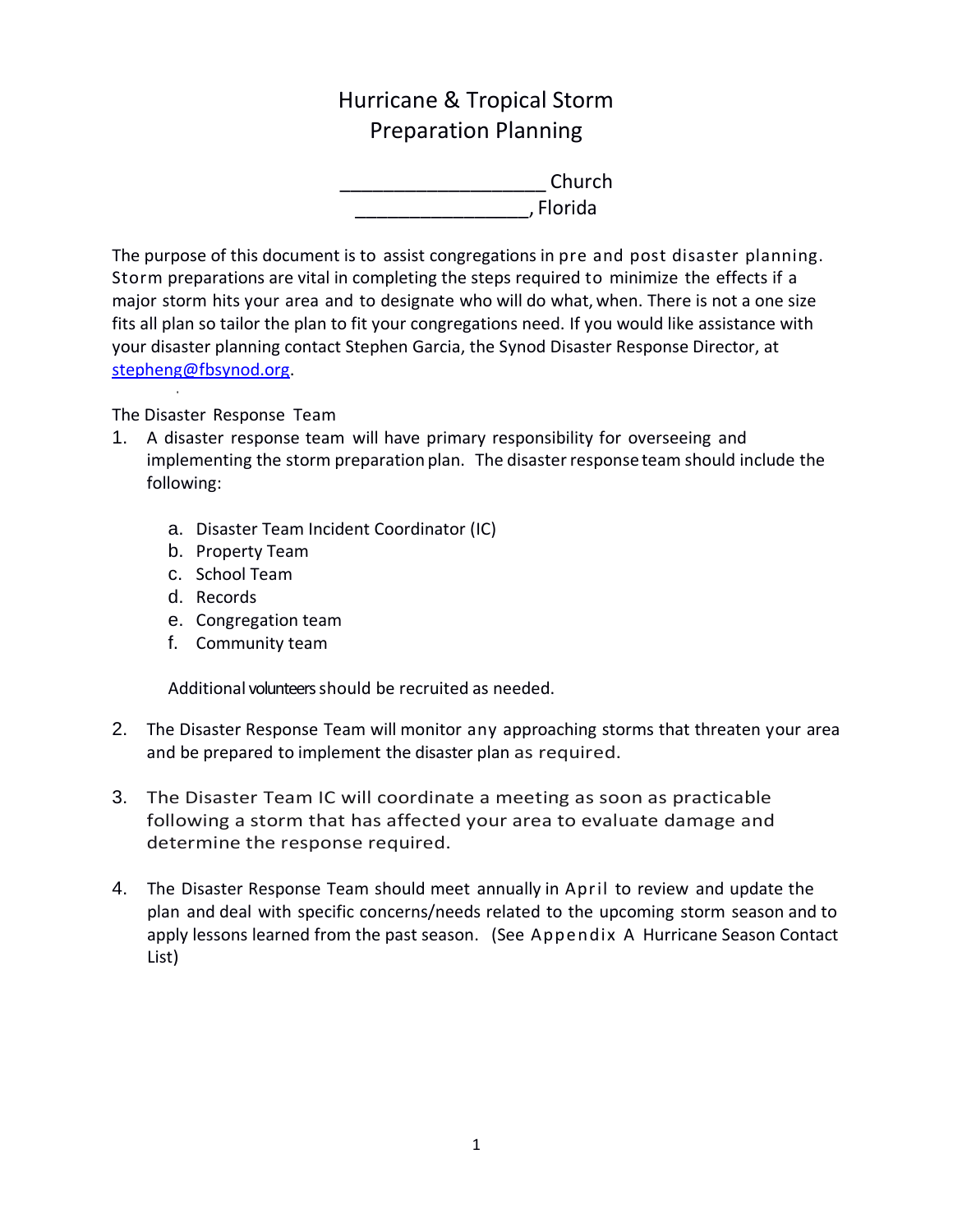## **General Concerns**

- 1. The safety and well-being of church members is the primary concern. A questionnaire should be provided to congregations in April to be returned no later than May 1 each year to assist in determining current and changing needs. Information and resources should be made available to your congregation with printed packets prior to each storm season by June  $1<sup>st</sup>$  or directed to the Synod website Disaster page at [www.fbsynod.org](http://www.fbsynod.org/) and click on the Disaster tab, to make necessary storm preparations.
- 2. Preparations at the church will address the following areas of concern:
	- a. Property –maintain current inventories and video documentation of facilities
	- b. Electronics/Technology move offsite or to safe location onsite
	- c. Musical Instruments move offsite or to safe location onsite
	- d. Records/Documents backup digital records, move physical records
	- e. School property inventory and secure items
- 3. Preventative maintenance and addressing potential problem areas in advance will be an ongoing process, overseen by the Property Team.
- 4. The Parish Administrator will arrange for off-site storage of vital records, backup digital records, documents, and selected technology equipment in advance of any impending need for such action. Additionally, it will be periodically reviewed which items require duplicated and kept off site and coordinate the offsite storage.

### **The Emergency Plan**

The following actions will be taken by the designated persons on the timeline indicated.

**Please Note**: For detailed plans from team leaders, please see the appendices of this document:

Appendix A – Contact List Appendix B – Supply List Appendix C – Property Appendix D – Congregation Appendix E – Community Appendix F – Records Appendix G - School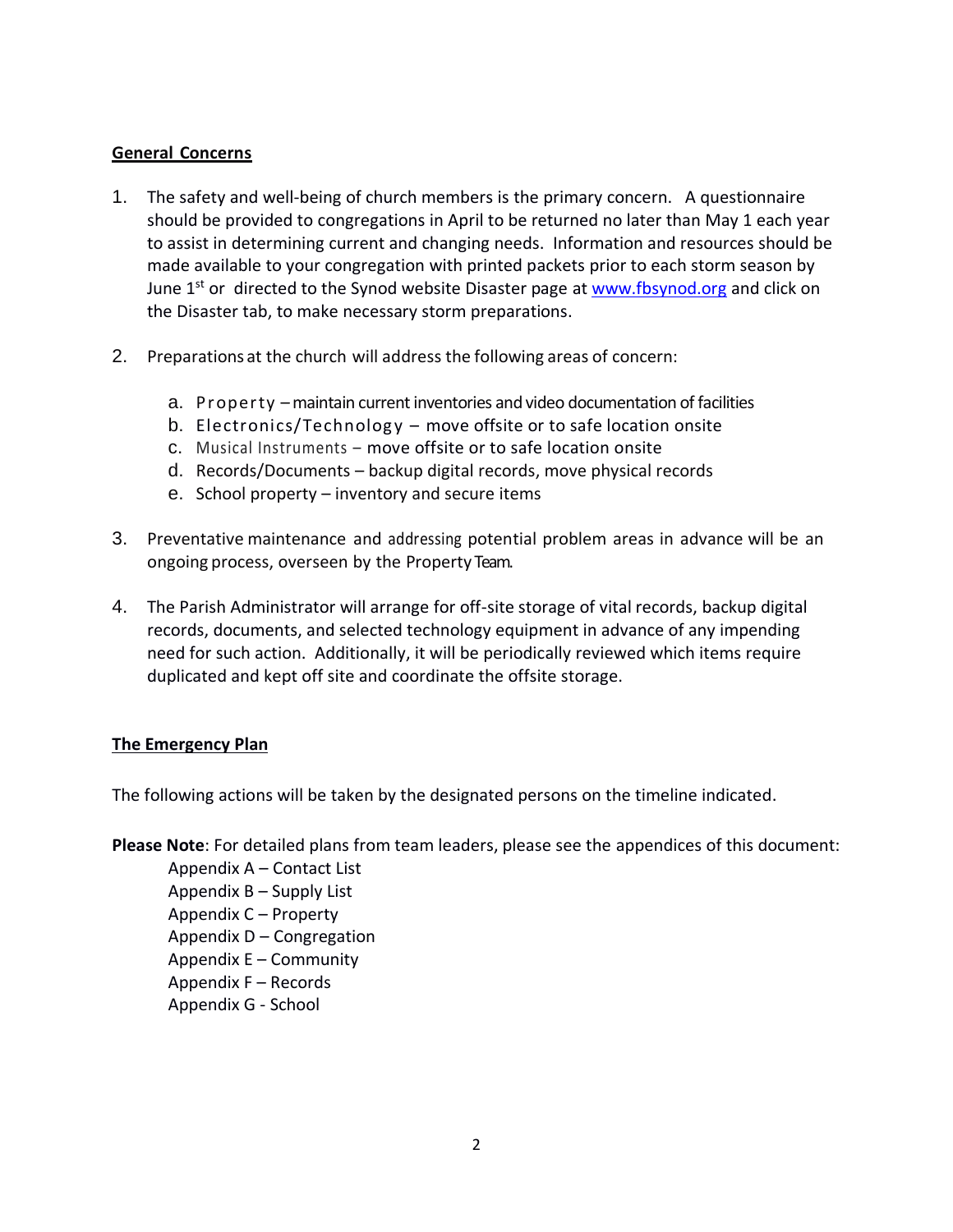## 1. **Hurricane/Tropical Storm Advisory Issued ( 7 2 - 9 6 H o u r s )**

- Disaster Team is alerted by the Incident Command
- Technology back-up provisions prepared
- Gather required supplies *(Appendix B)*
- Disaster Team meets as required Threat assessment completed
- Congregation Team begins contacting members requiring transportation and/or shelter
- Property begins to organize and assign members to specific tasks (Appendix C)

## 2. **Hurricane/Tropical Storm Watch Issued (48 - <sup>72</sup> Hours)**

- Disaster Team meets to discuss the situation and review plans
- Property will move supplies from storage that will be used to protect electronics and other equipment (tarps and plastic wrap)
- Contact those most vulnerable who may need to move to shelter to insure all are certain of upcoming arrangements (those living in mobile homes, barrier islands, and those identified by the questionnaire as needing shelter)
- Check generator and chain saw for proper operation
- Fuel church vehicles and all fuel cans
- Begin to move items identified as being stored off site to designated storage
- Make arrangements for proper back up of important materials
- School will clear playground and other School area of all movable equipment toys, art frames, etc. and stored in sheds or classrooms
- Property moves School electronic and electrical equipment to an upper level and covers with tarp
- Critical School records and files are relocated to secure off-site location
- School staff are alerted to stand by for closing and/or evacuation notices
- School staff will be released

## **3**. **Hurricane/Tropical Storm Warning ( 24-48 Hours)**

- Secure the buildings—remove and store campus items that might become airborne, secure doors/windows as possible
- Move members to shelter that have been identified as requiring such action
- Electronics equipment wrapped in plastic (projectors, photo copiers, sound panel, etc.)
- Power to electronic equipment turned off as necessary
- Store loose exterior items in sanctuary or garage
- Cover sanctuary floor with tarp to store outside items that are moved indoors
- School food and drink is moved off site or destroyed clear refrigerators
- Announcements regarding regular events/activities are made for church members and the community by mailings and email
- Pastor secures \$1,500 cash for emergency assistance for those in need
- Move predetermined items to storage rental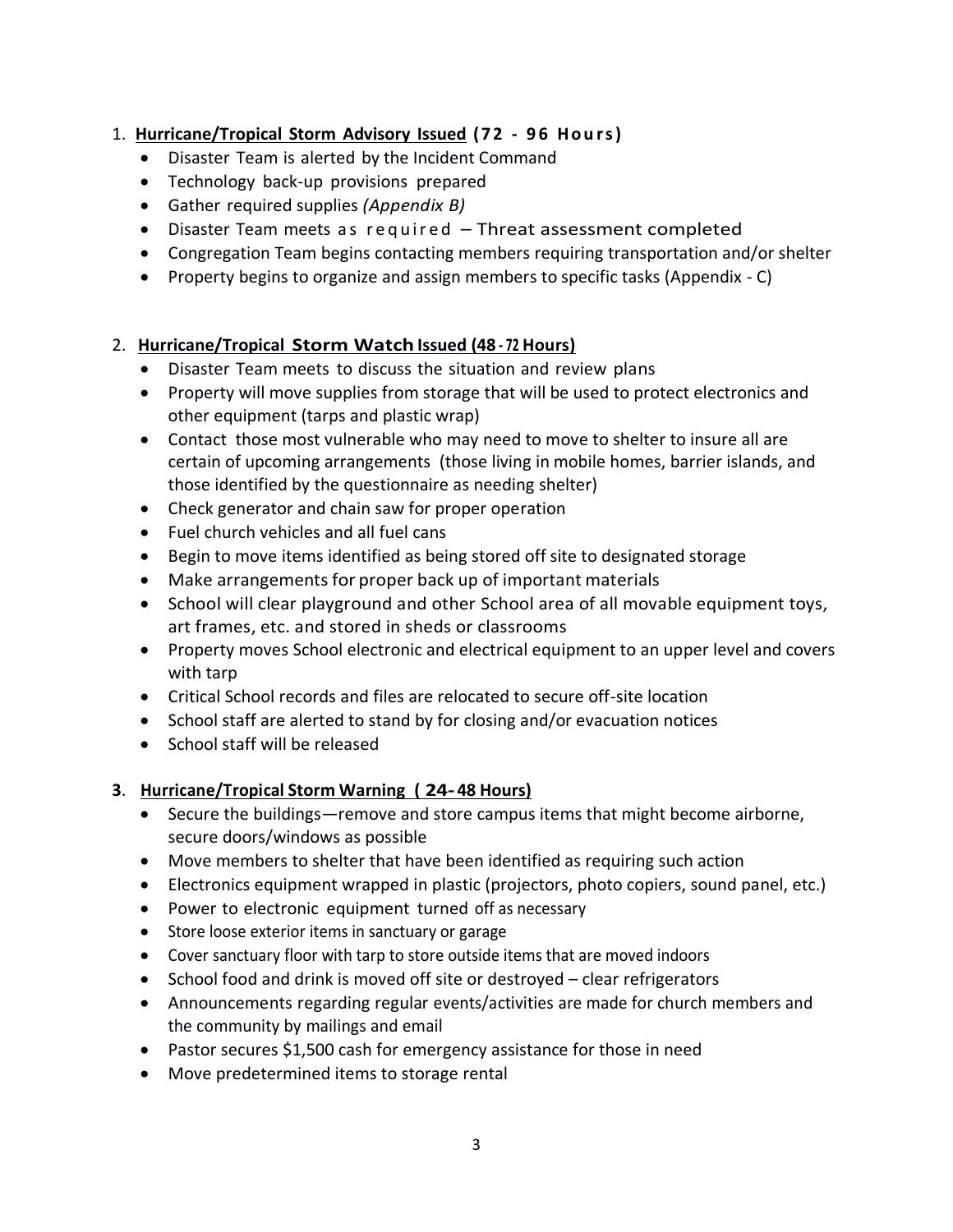## 4. **Storm Approaching (12 - 24 hours)**

- Double check security of buildings, office equipment, electronics, musical instruments, and all records.
- Assist members needing transportation and/or shelter

## 5. **Post Event**

- Assess property for damage
- Determine availability of church campus and congregation for community needs (food bank, Family Promise, water, etc.)
- Contact:
	- 1. Insurance Company
	- 2. Shepherds contact/assess congregation members for any needs
	- 3. School staff and parents to determine needs
	- 4. Contact, if necessary, County Emergency Management
	- 5. School staff and parents for school status and reopening plan
	- 6. Make announcements regarding schedules/events and continuing programs
- Return stored equipment to exterior areas unwrap equipment and set in place
- Return equipment from off-site storage reconnect and check for proper operation
- Clean and restock all refrigerators and freezers
- Make repairs to buildings and grounds as needed
- If major damage occurred, make plans for continued operation at alternate location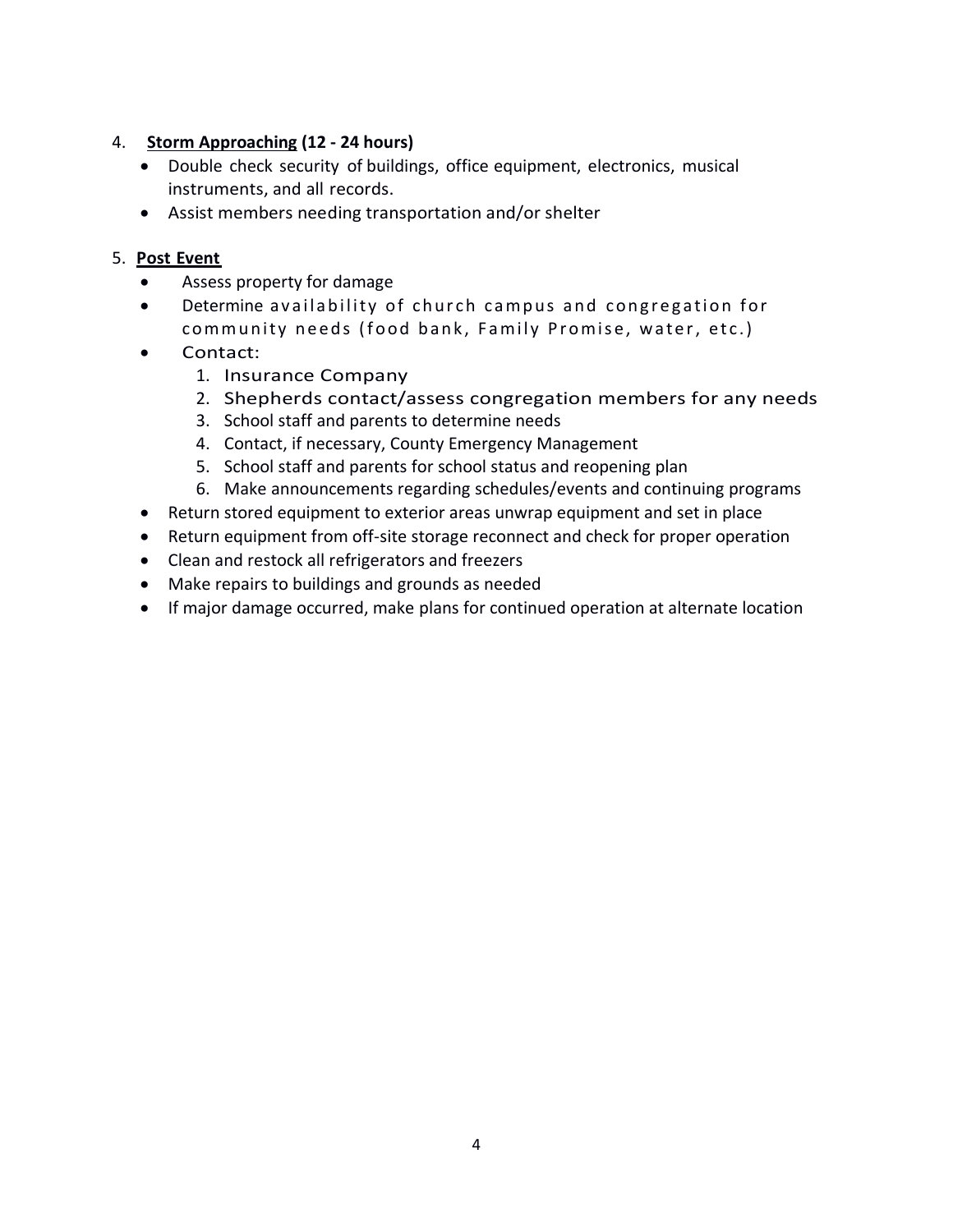## **Hurricane Preparedness Questionnaire Please Respond**

 Your name(s): \_\_\_\_\_\_\_\_\_\_\_\_\_\_\_\_\_\_\_\_\_\_\_\_\_\_\_\_\_\_\_\_\_\_\_\_\_\_\_\_\_\_\_\_\_\_\_\_\_\_\_ Your phone number: \_\_\_\_\_\_\_\_\_\_\_\_\_\_\_\_\_\_\_

Your emergency contact phone number:

Your emergency contact name:  $\Box$ 

Please check all that apply to you:

0 I (we) need transportation to the following:

- 0 An approved hurricane shelter
- 0 <sup>A</sup> pharmacy to pick up prescriptions(Please note .... You should have at least two weeks' worth of your medications before the storm hits)
- 0 <sup>A</sup> bank or ATMto have cash on hand
- 0 I (we) have special medical needs and will need medical shelter:
- O I (we) are registered with the  $\qquad \qquad$  County's People with Special Needs (PSN) program.
- O I (we) will need to register with the \_\_\_\_\_\_\_\_\_\_\_\_\_\_\_\_\_\_\_ County's People with Special Needs (PSN) program at (xxx) xxx-xxxx.
- 0 I (we) plan to stay in my (our) home during <sup>a</sup> storm and do not anticipate needing assistance.
- O I (we) do not reside in the area during hurricane season.
- $O \mid (we)$  can supply shelter at my (our) home.

### Address: \_

Approximate directions:

- $O \mid (we)$  can provide can accommodate  $\quad$ number of people at my (our) home.
- 0 I(we) can provide transportation to the following:
	- 0 An approved hurricane shelter
	- 0 <sup>A</sup> pharmacy to pick up prescriptions
	- 0 Shopping
	- 0 <sup>A</sup> bank or ATM to have cash on hand
- 0 <sup>I</sup> (we) will volunteer to help prepare the church campus priorto the disaster
- 0 I (we) will volunteer to help clean up the church campus after the disaster

*Thank you for taking the time to complete this survey. Please watch and listen for additional information on hurricane preparedness to the congregation from The Hurricane Task Force.*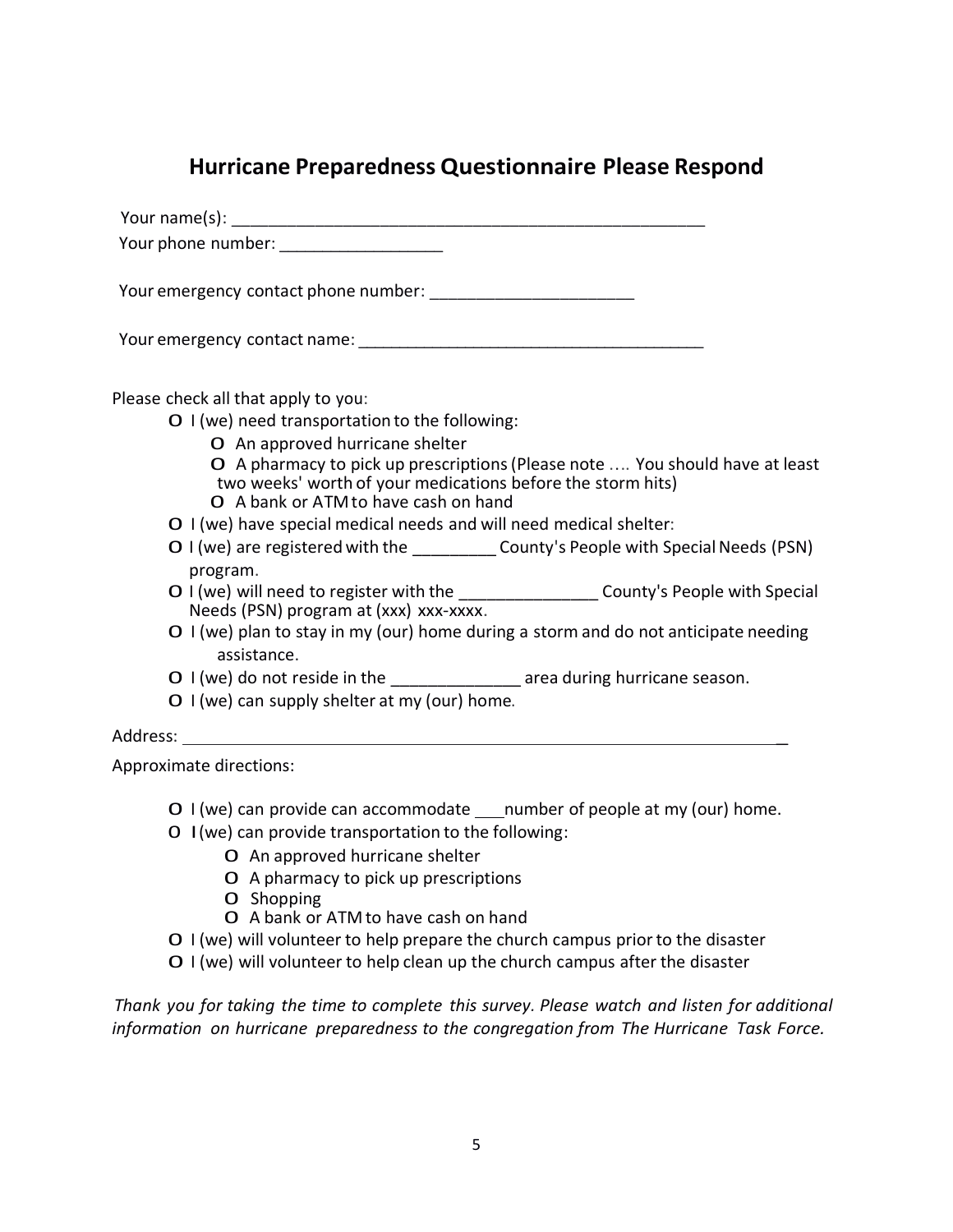Hurricane & Tropical Storm Preparation Plan

\_\_\_\_\_\_\_\_\_\_ Lutheran Church \_\_\_\_\_\_\_\_\_\_\_\_\_\_\_\_\_\_, Florida

## **Appendix F SCHOOL**

Name of School

Annual tasks, to occur in month before "hurricane season" and academic year begins

- Chain of command is verified
- Any necessary contact with \_\_\_\_\_\_\_\_\_\_\_\_\_\_\_\_\_\_\_ Public Schools is completed
- Parents are reminded about our emergency plans and are re-informed about our closing procedures
- Names, addresses, home phone numbers, cell phone numbers, and email addresses for all staff, including regular substitutes, are updated and distributed to each staff member, to the Parish Administrator, and to others who are identified or named by the Disaster Team
- Calling trees are updated one for staff and one for parents
- Building evacuation drills are practiced at least monthly
- At least one battery-operated radio with extra batteries immediately is available at the Director's desk

Hurricane/Tropical Storm Watch Issued (48 – 72 hours)

- Playground and other School area are cleared of all moveable equipment, toys, art frames, etc. and stored in the sheds or in a classroom
- Staff are alerted to stand-by for closing announcement and evacuation decisions
- Staff members are released to attend to own home preparation
- Property team members move all electronic and electrical equipment to the upper level of the Loft, and securely cover with canvas tarp
- All critical records and files are boxed and placed in a central location

Hurricane/Tropical Storm Warning (24 – 48 hours)

- All food and drink products are moved offsite or destroyed
- All five refrigerators are emptied and unplugged
- All critical records and files are removed to a secure location
- Building is secured all doors locked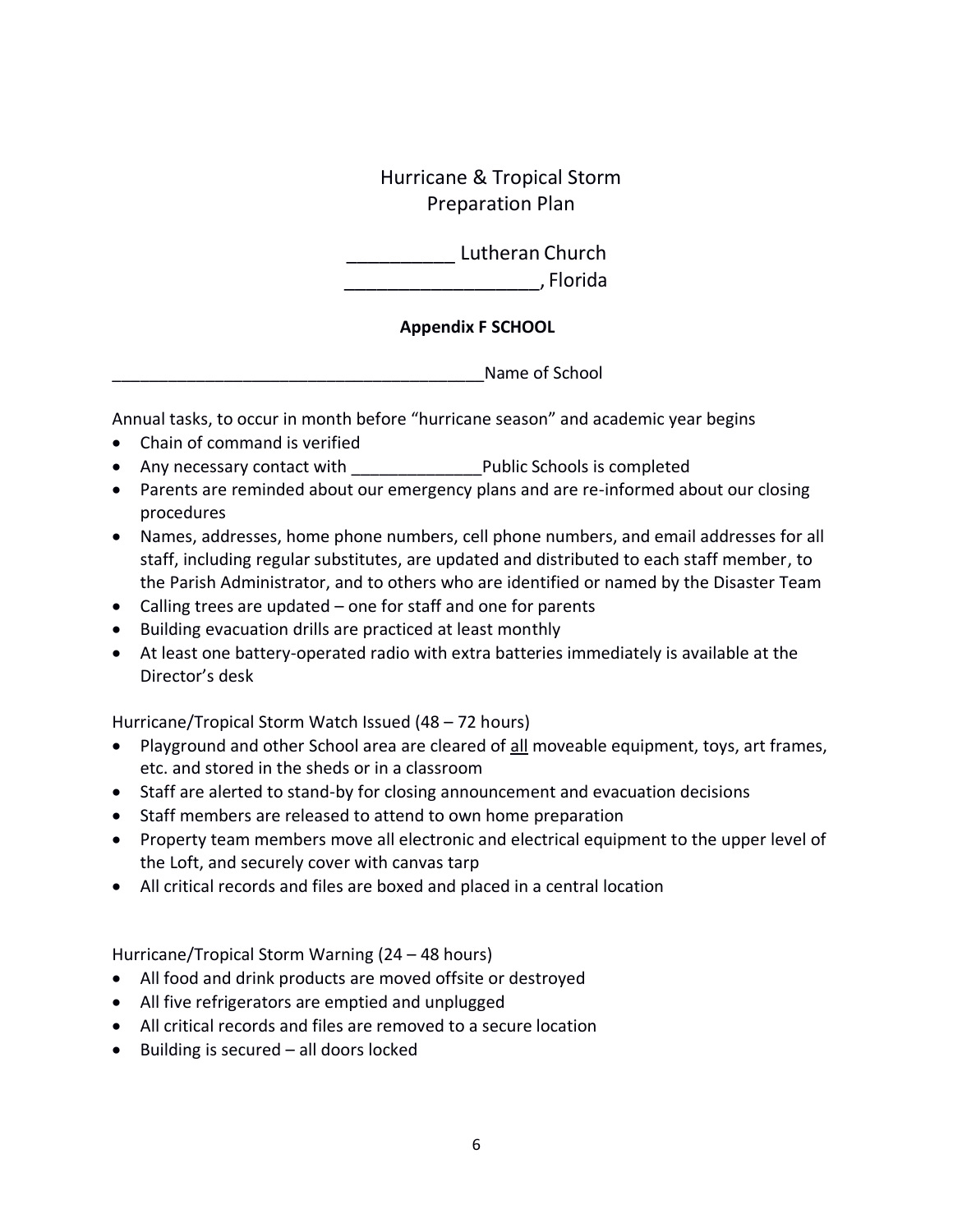Post Event

- In coordination with the Disaster Team and the Property Ministry leaders, entire campus is inspected for safety and security
- Once campus is re-opened, calling trees are activated so staff members and parents are informed of status and of re-opening plan
- Calling tree also identifies any special needs of staff members, and plans are made to assist them
- All rooms are cleaned
- Playground equipment is returned to play areas
- Refrigerators are cleaned and disinfected, and plugged in
- Food and drink supplies are acquired and stored
- Computers, phones, and similar items are re-attached to electrical outlets and tested for performance

Return to Operation

- As many as possible teaching staff members return to the School and re-establish curriculum plans – may require two or more days
- Re-opening is announced to parents and to public
- When children return, teachers talk with each family to ascertain their status and level of stress
- Individual attention is given to those children who need support
- Teachers are to return to normal routine as soon as possible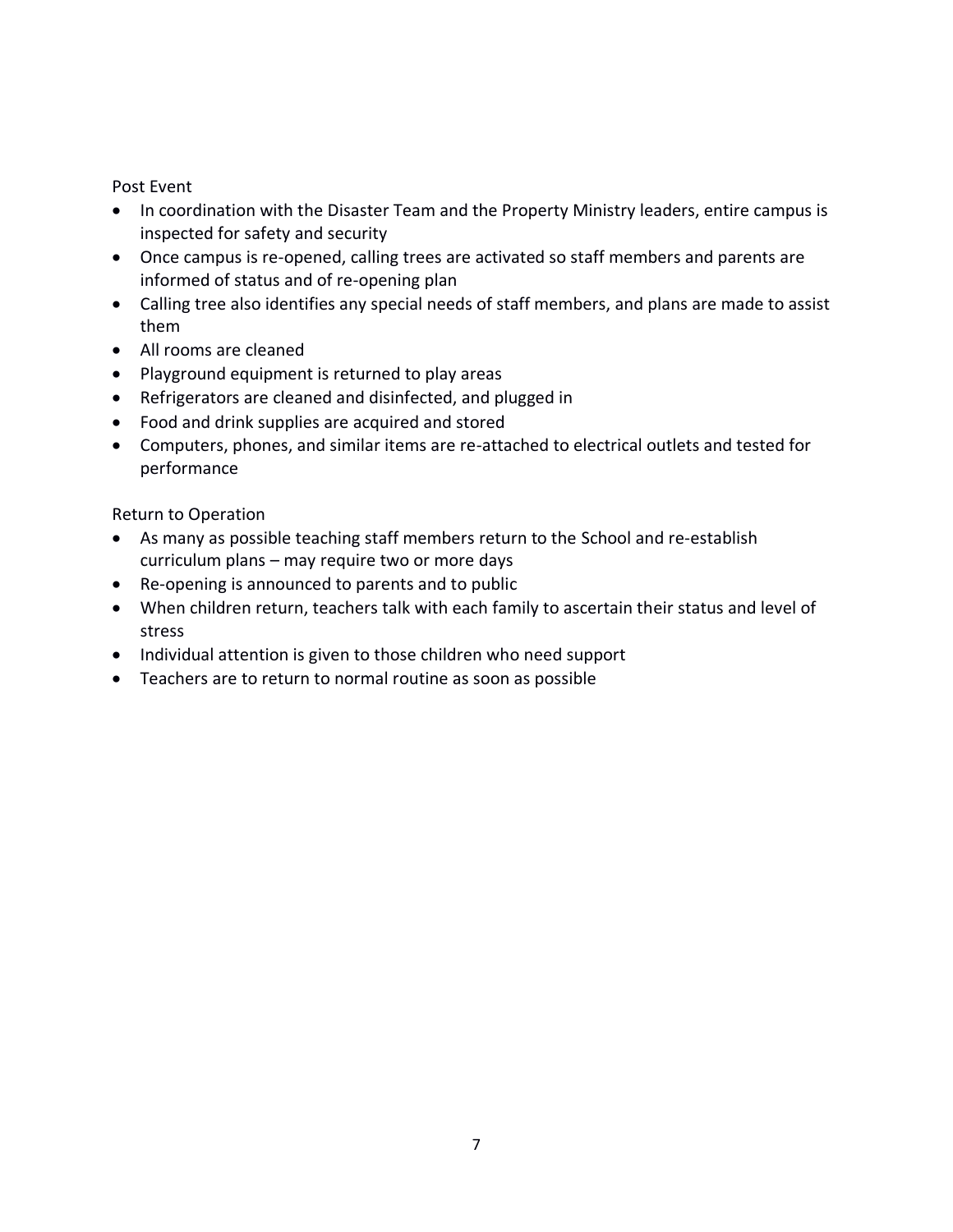Hurricane & Tropical Storm Preparation Plan

\_\_\_\_\_\_\_\_\_\_\_\_ Lutheran Church \_\_\_\_\_\_\_\_\_\_\_\_\_\_\_\_\_\_, Florida

Appendix G Records

### **\_\_\_\_\_\_\_\_\_\_\_\_\_\_\_\_\_\_\_\_\_\_\_ Lutheran Office Hurricane Preparedness**

At the beginning of the new year each year, the example and will make sure that all inventories are updated and properly stored (one copy in our safety deposit box and one in

Additionally, rent a storage unit from May  $1$  –November  $30<sup>th</sup>$ :

Pastor and \_\_\_\_\_\_\_\_\_\_\_\_\_\_\_\_\_\_\_\_\_\_\_\_\_\_ will sit down and cover what church documents will have to be packed and stored offsite.

will make a list of what financial records will be packed and stored offsite and make sure that the finance committee is okay with this list.

## *72 – 96 hours out*

Make sure everything needed to make adequate backups, sealing of the computers and storage containers are available for all records to be stored offsite during a storm.

- Black box
- Flash drives
- Waterproof tubs with lids

\_\_\_\_\_\_\_\_\_\_\_\_\_\_\_\_\_\_\_\_\_\_\_\_\_.

• Large roll of plastic wrap

Be prepared to assist others in campus preparations for the storm.

## *48-72 hours out*

Make two complete backup of all computers, storing one backup in the safety deposit box and the other copy to be stored offsite (storage unit). Begin assembling documents to be stored offsite.